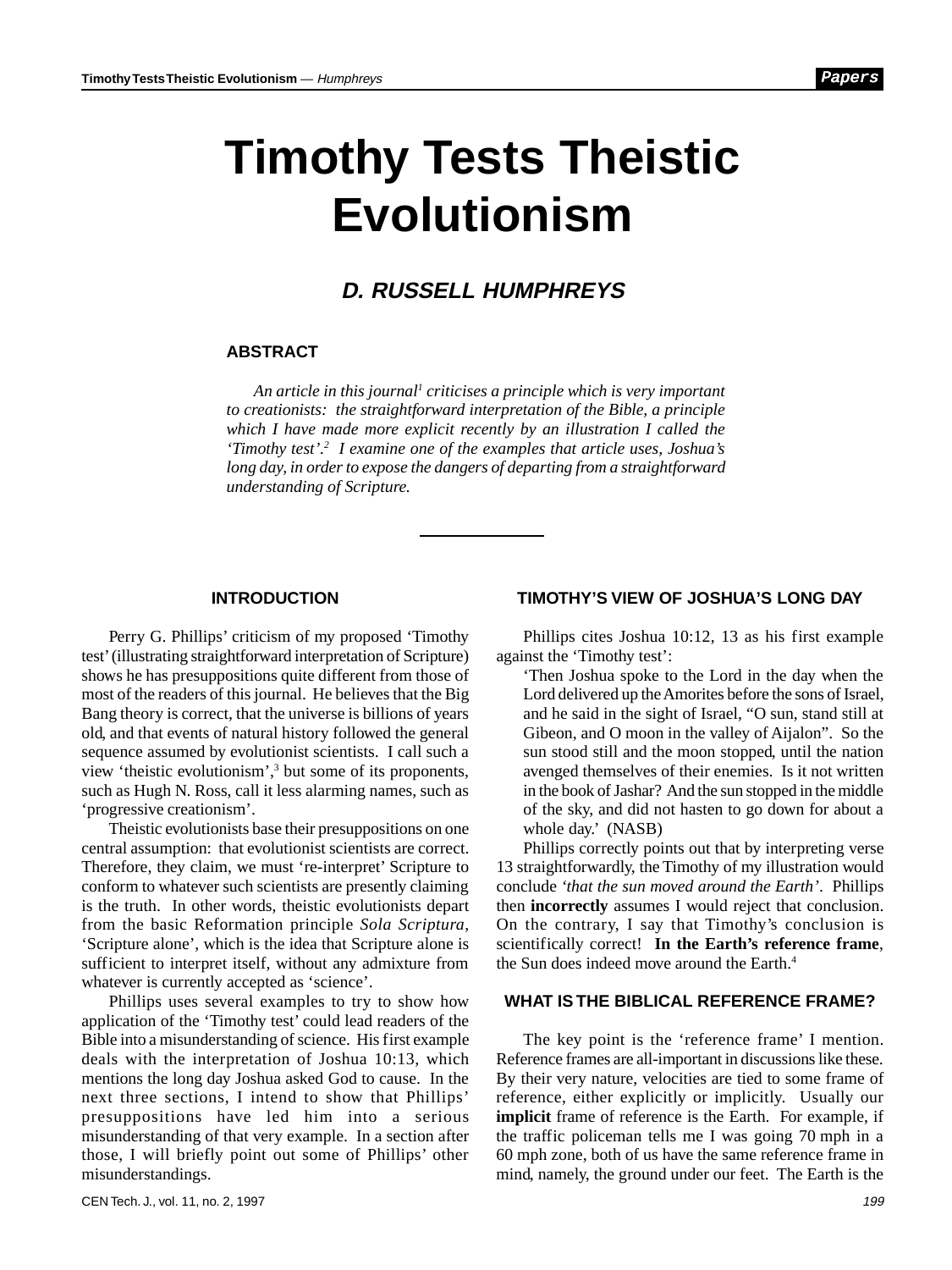frame of reference all of us refer to naturally without even thinking about it.

So what is the reference frame of Joshua 10:13? As I pointed out on page 74 of my book, the Bible gives times as they would be measured in the **Earth's** reference frame. The same is true of distances and velocities; Scripture evidence exists that the reference frame the Bible uses for such quantities is the Earth. That is to be expected in a book which God intended to be understood by people throughout the ages, most of whom thought in terms of no other reference frame than the Earth. To be specific, the implicit reference frame of Joshua 10:13 is the Earth. In that reference frame, the Sun moves around the Earth.

According to Einstein's general theory of relativity,<sup>5</sup> all physical phenomena can be described from **any** frame of reference. Some reference frames lead to simpler descriptions than others — but all give equally correct results. Thus Timothy's straightforward understanding of the motion of the Sun relative to the Earth is perfectly accurate in the strictest scientific sense. Phillips and many theologians call the language of Joshua 10:13 'phenomenological'. That is misleading, because it implies that the words are not strictly correct. On the contrary, the language of the verse is straightforward and accurate. The 'Timothy test' leads to a scientifically correct conclusion. This completely reverses the point Phillips was trying to make!

# **HOW GALILEO CONFUSED THE ISSUE**

In his zeal to be scientifically correct, why didn't Phillips perceive the relativistic implications above? His preconceptions misled him. If a Scripture appears to be wrong, Phillips does not try to find a way it could be straightforwardly true. Instead, he tries to say it is merely a figure of speech. In Phillips' defence, it was not he who popularised this approach to Joshua 10:13. Regrettably, it was the Renaissance physicist Galileo Galilei, who nearly four centuries ago gave some seemingly scientific sanction to seeing this verse as a figure of speech.

Galileo may have understood the principle of the relativity of motion.<sup>6</sup> But if he did, he failed to apply that principle to Joshua 10:13. When churchmen asked him about that verse and if he thought the Earth was moving, he should have asked, 'With respect to what?' Instead, he fell back to suggesting that Scripture was speaking figuratively on that point.<sup>7</sup> Thus he transmitted a wrong attitude toward Scripture which has come down to us today in the form of Phillips' preconceptions. In Galileo's defence, he probably got his hermeneutical preconceptions from some churchmen favouring allegorical interpretations of Scripture. Perhaps that is also the source of Phillips' attitude.

# **OTHER CONFUSION TO CLEAR UP**

Here I would like to briefly comment on some of

Phillips' other misunderstandings:

- (1) My 'presumption' about Timothy's understanding of Exodus 20:11 has its roots in a detailed study I have done of **all** the Scriptures I can find which seem relevant to the age of the Earth issue. There are dozens of passages which either directly declare or strongly imply the Earth is young. I have found **none** which do the same (directly declare or strongly imply) for the idea of an old Earth. Phillips' reference 3 is not even in the 'strongly imply' class, because he makes many unwarranted assumptions about what Adam could or could not do on the sixth day, assumptions which creationists have found wanting. If that is the best Phillips can do, he has lost the debate! Where is the theistic evolutionist equivalent, say, of Exodus 20:11, positively declaring in explicit words that 'In six long ages of time, God made the universe'? There is no such verse, and Phillips knows it!
- (2) I do not advocate ignoring the '2000-year history of Biblical interpretation' Phillips cites. It is always valuable to investigate what various believers have thought about Scripture down through the millennia. The exposure to various viewpoints can stimulate our minds into considering good possibilities we hadn't thought of before. However, the 'Timothy test' is valuable here, too. If I find that a particular human tradition is based on a less-than-straightforward understanding of Scripture, I am immediately suspicious of it. That is why I reject theistic evolution.
- (3) Phillips doesn't seem to realise that I advocate applying the 'Timothy test' to **all** the Scriptures which can be brought to bear on a given issue, not just to isolated passages. I didn't think it was necessary to spell it out (evidently I was wrong!), but I illustrated the principle with my exegesis of many Scriptures related to the 'waters above'. To 'Timothy test' all related Scriptures means, for example, we should seek for the most straightforward harmonisation of **all** passages related to the chronologies of Genesis, Judges and Kings. Thus the 'Timothy test' is precisely in line with the harmonisation which conservative Biblical chronologists are constructing. This simple correction of Phillips' misunderstanding disposes of the three examples following the one on Joshua's long day.
- (4) Phillips' fifth example, about lists of cities in the book of Joshua, is full of seemingly unconscious assumptions, not the least of which are:
	- (a) that liberal dates (based on an incorrect interpretation of carbon-14 data) for the time of Joshua are correct, and
	- (b) that archaeology in Palestine is now complete and all small village sites have been unearthed.

I would hope that he can see the fallacies in such assumptions once the assumptions are pointed out. This sufficiently answers Phillips' last example.